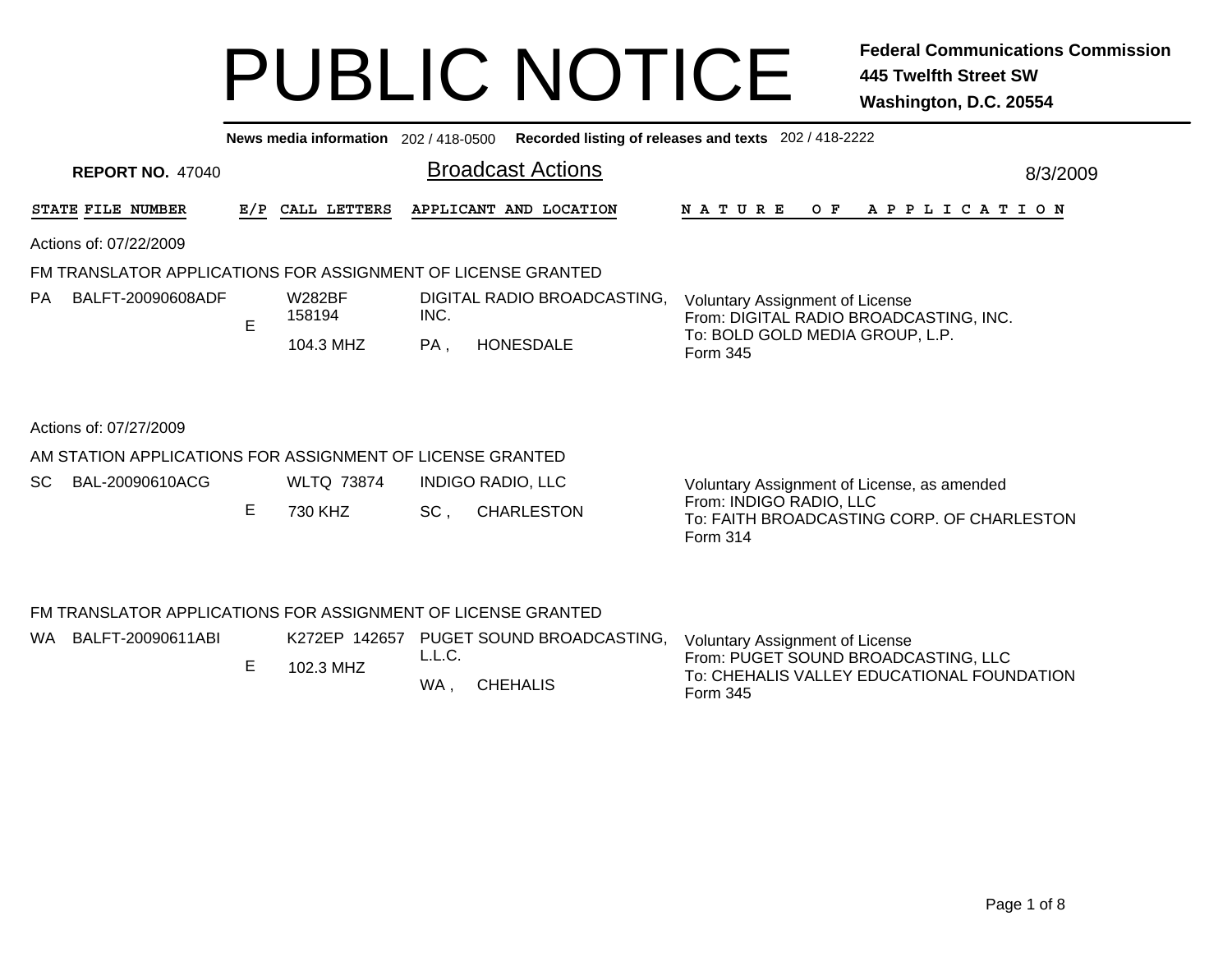| News media information 202 / 418-0500<br>Recorded listing of releases and texts 202 / 418-2222 |   |                               |                 |                                                                                 |                                                                                                                                                           |  |  |  |  |  |  |  |
|------------------------------------------------------------------------------------------------|---|-------------------------------|-----------------|---------------------------------------------------------------------------------|-----------------------------------------------------------------------------------------------------------------------------------------------------------|--|--|--|--|--|--|--|
| <b>Broadcast Actions</b><br><b>REPORT NO. 47040</b><br>8/3/2009                                |   |                               |                 |                                                                                 |                                                                                                                                                           |  |  |  |  |  |  |  |
| STATE FILE NUMBER                                                                              |   | E/P CALL LETTERS              |                 | APPLICANT AND LOCATION                                                          | N A T U R E<br>O F<br>A P P L I C A T I O N                                                                                                               |  |  |  |  |  |  |  |
| Actions of: 07/28/2009                                                                         |   |                               |                 |                                                                                 |                                                                                                                                                           |  |  |  |  |  |  |  |
|                                                                                                |   |                               |                 | DIGITAL TV APPLICATIONS FOR MINOR MODIFICATION TO A CONSTRUCTION PERMIT GRANTED |                                                                                                                                                           |  |  |  |  |  |  |  |
| CO<br>BMPCDT-20080602AJL                                                                       | E | KCDO-DT<br>63158<br>CHAN-23   | CO <sub>1</sub> | CHANNEL 20 TV COMPANY<br><b>STERLING</b>                                        | Modification of construction permit file number<br>BPCDT-19991102ABN.<br>Engineering Amendment filed 07/18/2008<br>Engineering Amendment filed 10/10/2008 |  |  |  |  |  |  |  |
| Actions of: 07/29/2009                                                                         |   |                               |                 |                                                                                 |                                                                                                                                                           |  |  |  |  |  |  |  |
|                                                                                                |   |                               |                 | FM STATION APPLICATIONS FOR MINOR CHANGE TO A LICENSED FACILITY DISMISSED       |                                                                                                                                                           |  |  |  |  |  |  |  |
| BPH-20070320AJH<br>AR                                                                          | E | <b>KBCN-FM</b><br>14064       |                 | PEARSON BROADCASTING OF<br>MARSHALL, INC.                                       | Minor change in licensed facilities.                                                                                                                      |  |  |  |  |  |  |  |
|                                                                                                |   | 104.3 MHZ                     | AR,             | <b>MARSHALL</b>                                                                 | Dismissed by letter 7/29/2009 for failure to prosecute                                                                                                    |  |  |  |  |  |  |  |
| AM STATION APPLICATIONS FOR LICENSE TO COVER GRANTED                                           |   |                               |                 |                                                                                 |                                                                                                                                                           |  |  |  |  |  |  |  |
| MI<br>BL-20090226ACO                                                                           |   | <b>WTCM 70524</b>             |                 | WTCM RADIO, INC.                                                                | License to cover.                                                                                                                                         |  |  |  |  |  |  |  |
|                                                                                                | P | 580 KHZ                       | $MI$ ,          | <b>TRAVERSE CITY</b>                                                            |                                                                                                                                                           |  |  |  |  |  |  |  |
|                                                                                                |   |                               |                 | AM STATION APPLICATIONS FOR MINOR MODIFICATION TO A CONSTRUCTION PERMIT GRANTED |                                                                                                                                                           |  |  |  |  |  |  |  |
| FL<br>BMP-20090327AFU                                                                          | Е | <b>WSVU 129188</b><br>960 KHZ |                 | NORTH PALM BEACH<br><b>BROADCASTING, INC.</b>                                   | Mod of CP                                                                                                                                                 |  |  |  |  |  |  |  |
|                                                                                                |   |                               | FL,             | <b>NORTH PALM BEACH</b>                                                         |                                                                                                                                                           |  |  |  |  |  |  |  |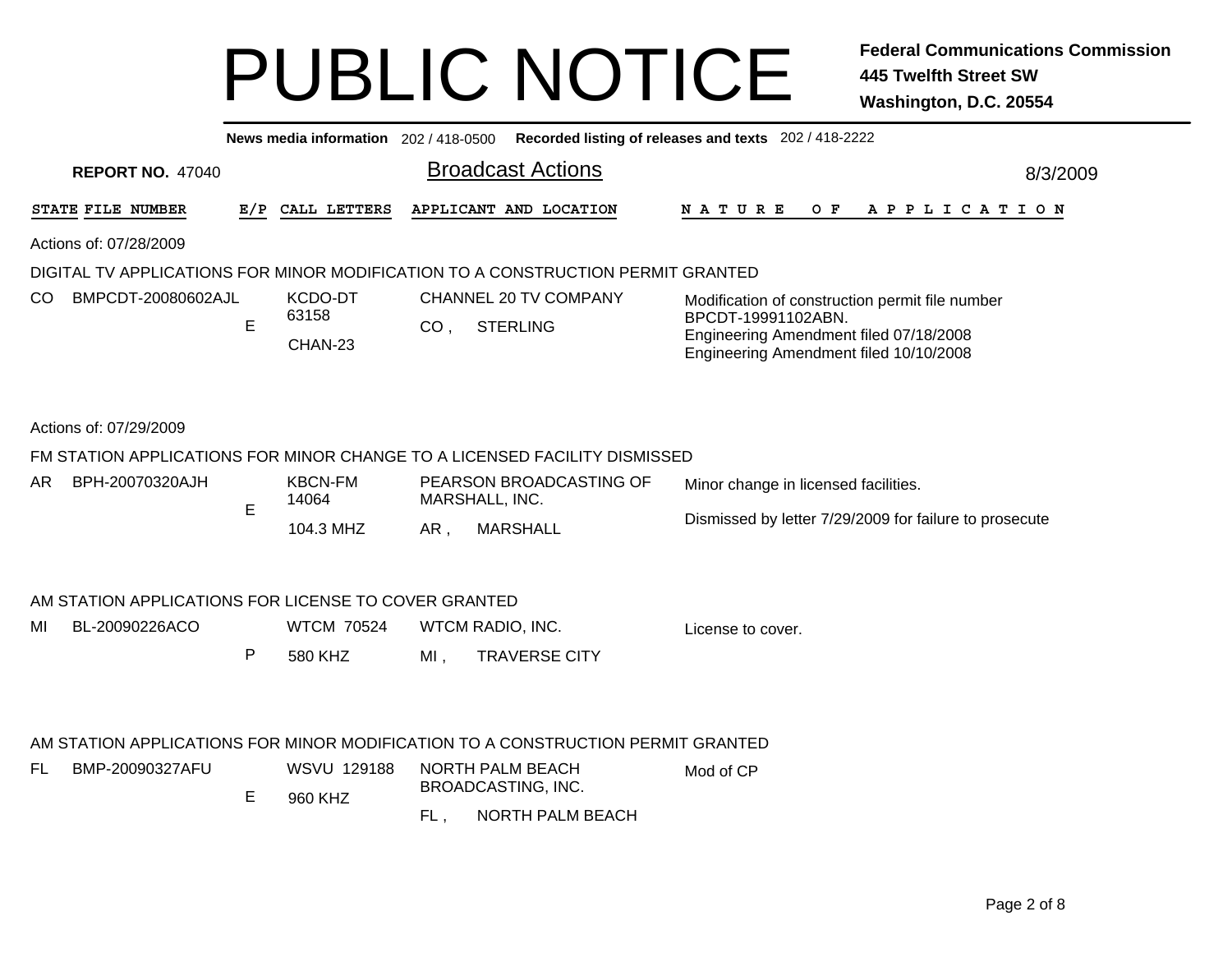|                        | Recorded listing of releases and texts 202 / 418-2222<br>News media information 202 / 418-0500 |   |                              |                            |                                                                         |                                                                     |  |  |  |  |  |  |  |  |  |
|------------------------|------------------------------------------------------------------------------------------------|---|------------------------------|----------------------------|-------------------------------------------------------------------------|---------------------------------------------------------------------|--|--|--|--|--|--|--|--|--|
|                        | <b>REPORT NO. 47040</b>                                                                        |   |                              |                            | <b>Broadcast Actions</b>                                                | 8/3/2009                                                            |  |  |  |  |  |  |  |  |  |
|                        | STATE FILE NUMBER                                                                              |   | E/P CALL LETTERS             |                            | APPLICANT AND LOCATION                                                  | O F<br>N A T U R E<br>A P P L I C A T I O N                         |  |  |  |  |  |  |  |  |  |
| Actions of: 07/29/2009 |                                                                                                |   |                              |                            |                                                                         |                                                                     |  |  |  |  |  |  |  |  |  |
|                        | AM STATION APPLICATIONS FOR DIRECT MEASUREMENT GRANTED                                         |   |                              |                            |                                                                         |                                                                     |  |  |  |  |  |  |  |  |  |
| BZ-20080819ABS<br>CA.  |                                                                                                |   | KMKY 96                      | <b>LLC</b>                 | RD SAN FRANCISCO ASSETS,                                                | <b>Direct Measurement</b><br>Engineering Amendment filed 02/23/2009 |  |  |  |  |  |  |  |  |  |
|                        |                                                                                                | P | 1310 KHZ                     | CA.                        | <b>OAKLAND</b>                                                          |                                                                     |  |  |  |  |  |  |  |  |  |
| NY                     | BZ-20090415AMO                                                                                 | P | <b>WSEN 7712</b><br>1050 KHZ | NEW YORK, LLC<br>NY,       | <b>BUCKLEY BROADCASTING OF</b><br><b>BALDWINSVILLE</b>                  | <b>Direct Measurement</b>                                           |  |  |  |  |  |  |  |  |  |
|                        | DIGITAL CLASS A TV APPLICATIONS FOR DIGITAL FLASH CUT GRANTED                                  |   |                              |                            |                                                                         |                                                                     |  |  |  |  |  |  |  |  |  |
| OR.                    | BDFCDTA-20090717AAF                                                                            |   | <b>KRHP-CD</b>               |                            | ROBERT H. PETTITT                                                       | Minor change of callsign KRHP-LP.                                   |  |  |  |  |  |  |  |  |  |
|                        |                                                                                                | E | 56971<br>CHAN-14             | OR,                        | THE DALLES                                                              |                                                                     |  |  |  |  |  |  |  |  |  |
|                        |                                                                                                |   |                              |                            | FM BOOSTER APPLICATIONS FOR MINOR CHANGE TO A LICENSED FACILITY GRANTED |                                                                     |  |  |  |  |  |  |  |  |  |
| NM.                    | BPFTB-20090727ADH                                                                              |   | KQBA-FM1                     |                            | HUTTON BROADCASTING, LLC                                                | Minor change in licensed facilities, callsign KQBA-FM1.             |  |  |  |  |  |  |  |  |  |
|                        |                                                                                                | E | 123369<br>107.5 MHZ          | LOS ALAMOS&SANTA FE<br>NM, |                                                                         |                                                                     |  |  |  |  |  |  |  |  |  |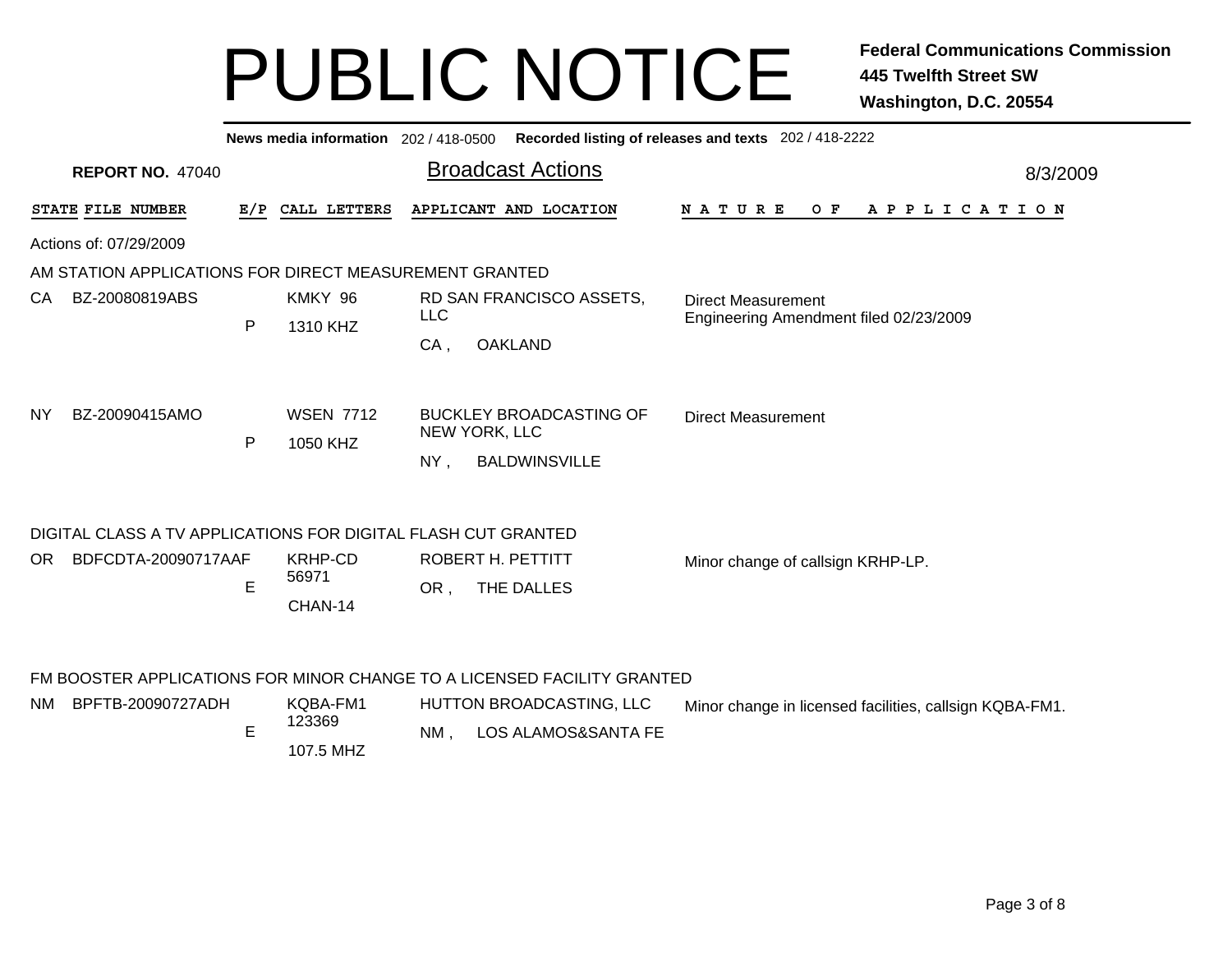|     |                         |     | News media information 202 / 418-0500 |                  |                                                                                                                          | Recorded listing of releases and texts 202 / 418-2222   |  |  |  |  |  |  |  |  |
|-----|-------------------------|-----|---------------------------------------|------------------|--------------------------------------------------------------------------------------------------------------------------|---------------------------------------------------------|--|--|--|--|--|--|--|--|
|     | <b>REPORT NO. 47040</b> |     |                                       |                  | <b>Broadcast Actions</b>                                                                                                 | 8/3/2009                                                |  |  |  |  |  |  |  |  |
|     | STATE FILE NUMBER       | E/P | CALL LETTERS                          |                  | APPLICANT AND LOCATION                                                                                                   | <b>NATURE</b><br>O F<br>A P P L I C A T I O N           |  |  |  |  |  |  |  |  |
|     | Actions of: 07/29/2009  |     |                                       |                  |                                                                                                                          |                                                         |  |  |  |  |  |  |  |  |
|     |                         |     |                                       |                  | FM BOOSTER APPLICATIONS FOR MINOR CHANGE TO A LICENSED FACILITY GRANTED                                                  |                                                         |  |  |  |  |  |  |  |  |
| NM  | BPFTB-20090727AFE       | E   | KKIM-FM1<br>123368<br>94.7 MHZ        | $NM$ ,           | AGM NEVADA, LLC<br><b>SANTA FE</b>                                                                                       | Minor change in licensed facilities, callsign KKIM-FM1. |  |  |  |  |  |  |  |  |
| KY. | BPL-20090630ADB         | E   | WRHX-LP<br>135044<br>107.9 MHZ        | KY,              | LOW POWER FM APPLICATIONS FOR MINOR CHANGE TO A LICENSED FACILITY GRANTED<br>RGS COMMUNICATIONS, INC.<br><b>RICHWOOD</b> | Low Power FM minor change in licensed facilities.       |  |  |  |  |  |  |  |  |
| KY  | BPL-20090630AEF         | E   | WZFR-LP<br>135059<br>97.7 MHZ         | SGM, INC.<br>KY, | <b>WALTON</b>                                                                                                            | Low Power FM minor change in licensed facilities.       |  |  |  |  |  |  |  |  |
| FL. | BPL-20090727AFC         | E   | WFJV-LP<br>133271                     | <b>GROUP</b>     | <b>WFJV COMMUNITY RADIO</b>                                                                                              | Low Power FM minor change in licensed facilities.       |  |  |  |  |  |  |  |  |
|     |                         |     | 103.3 MHZ                             | FL,              | <b>CITRONELLE</b>                                                                                                        |                                                         |  |  |  |  |  |  |  |  |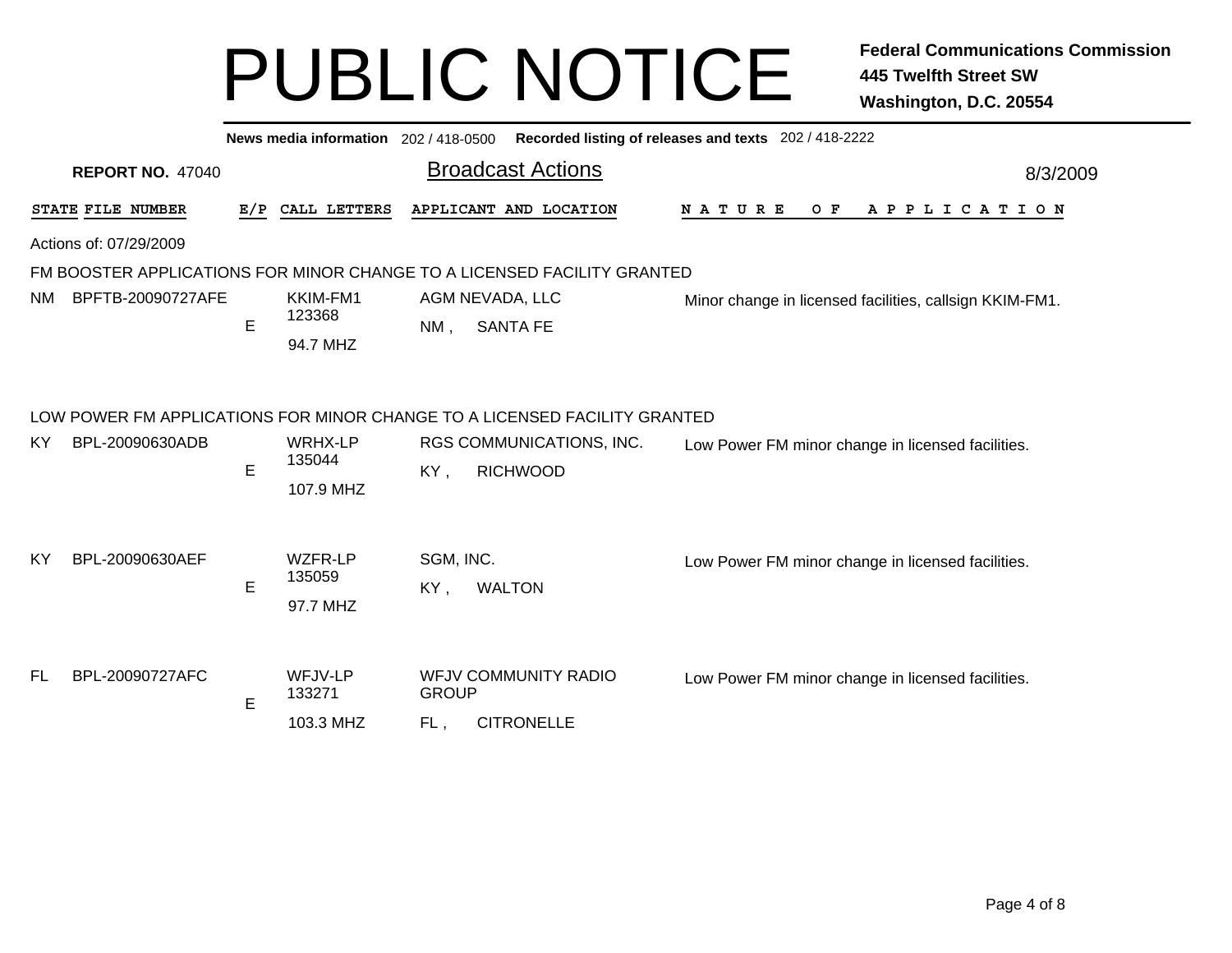| Recorded listing of releases and texts 202 / 418-2222<br>News media information 202 / 418-0500 |     |                    |                                         |                                                                                                                 |  |  |  |  |  |  |  |  |  |
|------------------------------------------------------------------------------------------------|-----|--------------------|-----------------------------------------|-----------------------------------------------------------------------------------------------------------------|--|--|--|--|--|--|--|--|--|
| <b>REPORT NO. 47040</b>                                                                        |     |                    | <b>Broadcast Actions</b>                | 8/3/2009                                                                                                        |  |  |  |  |  |  |  |  |  |
| STATE FILE NUMBER                                                                              | E/P | CALL LETTERS       | APPLICANT AND LOCATION                  | O F<br><b>NATURE</b><br>A P P L I C A T I O N                                                                   |  |  |  |  |  |  |  |  |  |
| Actions of: 07/29/2009                                                                         |     |                    |                                         |                                                                                                                 |  |  |  |  |  |  |  |  |  |
| LOW POWER FM APPLICATIONS FOR MINOR CHANGE TO A LICENSED FACILITY GRANTED                      |     |                    |                                         |                                                                                                                 |  |  |  |  |  |  |  |  |  |
| BPL-20090727AFT<br>IN                                                                          |     | WWPO-LP            | <b>OAKLAND CITY UNIVERSITY</b>          | Low Power FM minor change in licensed facilities.                                                               |  |  |  |  |  |  |  |  |  |
|                                                                                                | E   | 123664<br>94.1 MHZ | <b>OAKLAND CITY</b><br>IN,              | Engineering Amendment filed 07/28/2009                                                                          |  |  |  |  |  |  |  |  |  |
| FM STATION APPLICATIONS FOR ASSIGNMENT OF PERMIT GRANTED                                       |     |                    |                                         |                                                                                                                 |  |  |  |  |  |  |  |  |  |
| BAPED-20090220ABH<br>TX.                                                                       |     | <b>KKFC 177104</b> | 1 A CHORD, INC                          | Voluntary Assignment of Construction Permit, as amended                                                         |  |  |  |  |  |  |  |  |  |
|                                                                                                | Е   | 89.3 MHZ           | <b>HART</b><br>$TX$ ,                   | From: 1 A CHORD, INC<br>To: CHRISTIAN MINISTRIES OF THE VALLEY INC<br>Form 314<br><b>Granted With Condition</b> |  |  |  |  |  |  |  |  |  |
| FM STATION APPLICATIONS FOR MINOR CHANGE TO A LICENSED FACILITY GRANTED                        |     |                    |                                         |                                                                                                                 |  |  |  |  |  |  |  |  |  |
| BPED-20090602ACE<br>WA.                                                                        |     | <b>KNWR 71028</b>  | <b>WASHINGTON STATE</b>                 | Minor change in licensed facilities.                                                                            |  |  |  |  |  |  |  |  |  |
|                                                                                                | Е   | 90.7 MHZ           | <b>UNIVERSITY</b>                       |                                                                                                                 |  |  |  |  |  |  |  |  |  |
|                                                                                                |     |                    | <b>ELLENSBURG</b><br>WA,                |                                                                                                                 |  |  |  |  |  |  |  |  |  |
| FM AUXILIARY TRANSMITTING ANTENNA APPLICATIONS FOR AUXILIARY PERMIT GRANTED                    |     |                    |                                         |                                                                                                                 |  |  |  |  |  |  |  |  |  |
| IL<br>BXPH-20090728ACQ                                                                         | Е   | <b>WXTT 28195</b>  | SAGA COMMUNICATIONS OF<br>ILLINOIS, LLC | CP for auxiliary purposes.                                                                                      |  |  |  |  |  |  |  |  |  |
|                                                                                                |     | 99.1 MHZ           | SAVOY<br>IL,                            |                                                                                                                 |  |  |  |  |  |  |  |  |  |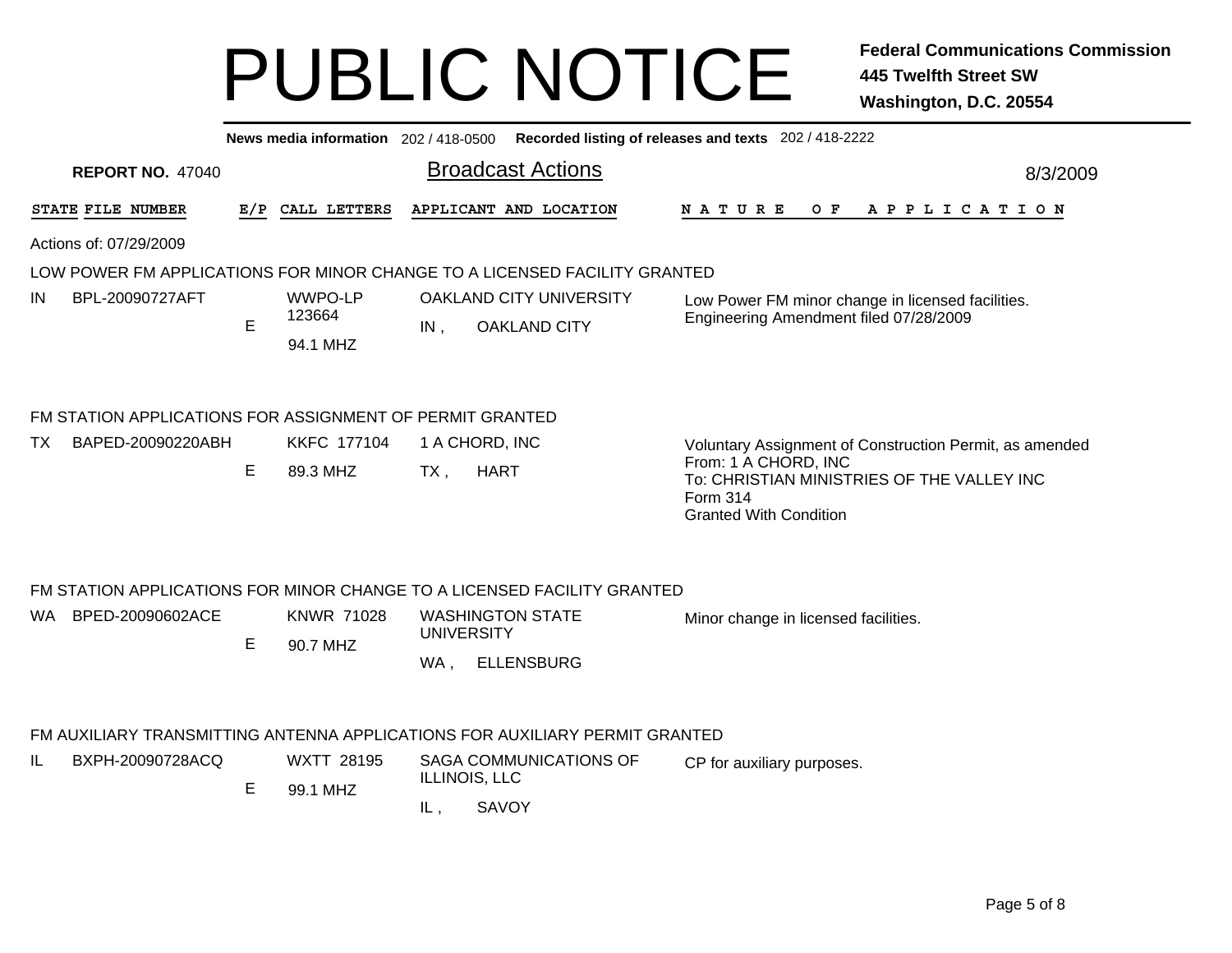|     | Recorded listing of releases and texts 202 / 418-2222<br>News media information 202 / 418-0500 |                         |         |                         |                                             |                                             |                                                                               |  |               |  |  |  |                                                       |  |  |  |  |                       |          |  |  |  |
|-----|------------------------------------------------------------------------------------------------|-------------------------|---------|-------------------------|---------------------------------------------|---------------------------------------------|-------------------------------------------------------------------------------|--|---------------|--|--|--|-------------------------------------------------------|--|--|--|--|-----------------------|----------|--|--|--|
|     |                                                                                                | <b>REPORT NO. 47040</b> |         |                         |                                             |                                             | <b>Broadcast Actions</b>                                                      |  |               |  |  |  |                                                       |  |  |  |  |                       | 8/3/2009 |  |  |  |
|     | STATE FILE NUMBER                                                                              |                         | E/P     | CALL LETTERS            |                                             |                                             | APPLICANT AND LOCATION                                                        |  | <b>NATURE</b> |  |  |  | O F                                                   |  |  |  |  | A P P L I C A T I O N |          |  |  |  |
|     | Actions of: 07/29/2009                                                                         |                         |         |                         |                                             |                                             |                                                                               |  |               |  |  |  |                                                       |  |  |  |  |                       |          |  |  |  |
|     |                                                                                                |                         |         |                         |                                             |                                             | FM AUXILIARY TRANSMITTING ANTENNA APPLICATIONS FOR AUXILIARY PERMIT GRANTED   |  |               |  |  |  |                                                       |  |  |  |  |                       |          |  |  |  |
| IL  |                                                                                                | BXPH-20090728ACV        | E       | WIXY 58539<br>100.3 MHZ |                                             | ILLINOIS, LLC                               | SAGA COMMUNICATIONS OF                                                        |  |               |  |  |  | CP for auxiliary purposes.                            |  |  |  |  |                       |          |  |  |  |
|     |                                                                                                |                         |         |                         |                                             | IL,                                         | <b>CHAMPAIGN</b>                                                              |  |               |  |  |  |                                                       |  |  |  |  |                       |          |  |  |  |
|     |                                                                                                |                         |         |                         |                                             |                                             | FM TRANSLATOR APPLICATIONS FOR MINOR CHANGE TO A LICENSED FACILITY GRANTED    |  |               |  |  |  |                                                       |  |  |  |  |                       |          |  |  |  |
| IL  |                                                                                                | BPFT-20090727ADV        | E       | <b>W229BJ</b><br>144789 | <b>CORNERSTONE COMMUNITY</b><br>RADIO, INC. |                                             |                                                                               |  |               |  |  |  | Minor change in licensed facilities, callsign W228BG. |  |  |  |  |                       |          |  |  |  |
|     |                                                                                                |                         |         | 93.7 MHZ                |                                             | IL,                                         | <b>BEARDSTOWN</b>                                                             |  |               |  |  |  |                                                       |  |  |  |  |                       |          |  |  |  |
|     |                                                                                                |                         |         |                         |                                             |                                             | DIGITAL TRANSLATOR OR DIGITAL LPTV APPLICATIONS FOR DIGITAL FLASH CUT GRANTED |  |               |  |  |  |                                                       |  |  |  |  |                       |          |  |  |  |
| OR. |                                                                                                | BDFCDTV-20090716AAR     |         | K11SZ-D 50583           |                                             | <b>OREGON PUBLIC</b>                        |                                                                               |  |               |  |  |  | Minor change of callsign K11SZ.                       |  |  |  |  |                       |          |  |  |  |
|     |                                                                                                |                         | E       | CHAN-11                 |                                             | <b>BROADCASTING</b>                         |                                                                               |  |               |  |  |  |                                                       |  |  |  |  |                       |          |  |  |  |
|     |                                                                                                |                         |         |                         |                                             | OR.                                         | <b>OAKRIDGE</b>                                                               |  |               |  |  |  |                                                       |  |  |  |  |                       |          |  |  |  |
| OR. | BDFCDTV-20090716ABV                                                                            |                         |         | K11VI-D 50579           |                                             | <b>OREGON PUBLIC</b><br><b>BROADCASTING</b> |                                                                               |  |               |  |  |  | Minor change of callsign K11VI.                       |  |  |  |  |                       |          |  |  |  |
|     |                                                                                                | E                       | CHAN-11 | OR,                     | <b>ELKTON</b>                               |                                             |                                                                               |  |               |  |  |  |                                                       |  |  |  |  |                       |          |  |  |  |
|     |                                                                                                |                         |         |                         |                                             |                                             |                                                                               |  |               |  |  |  |                                                       |  |  |  |  |                       |          |  |  |  |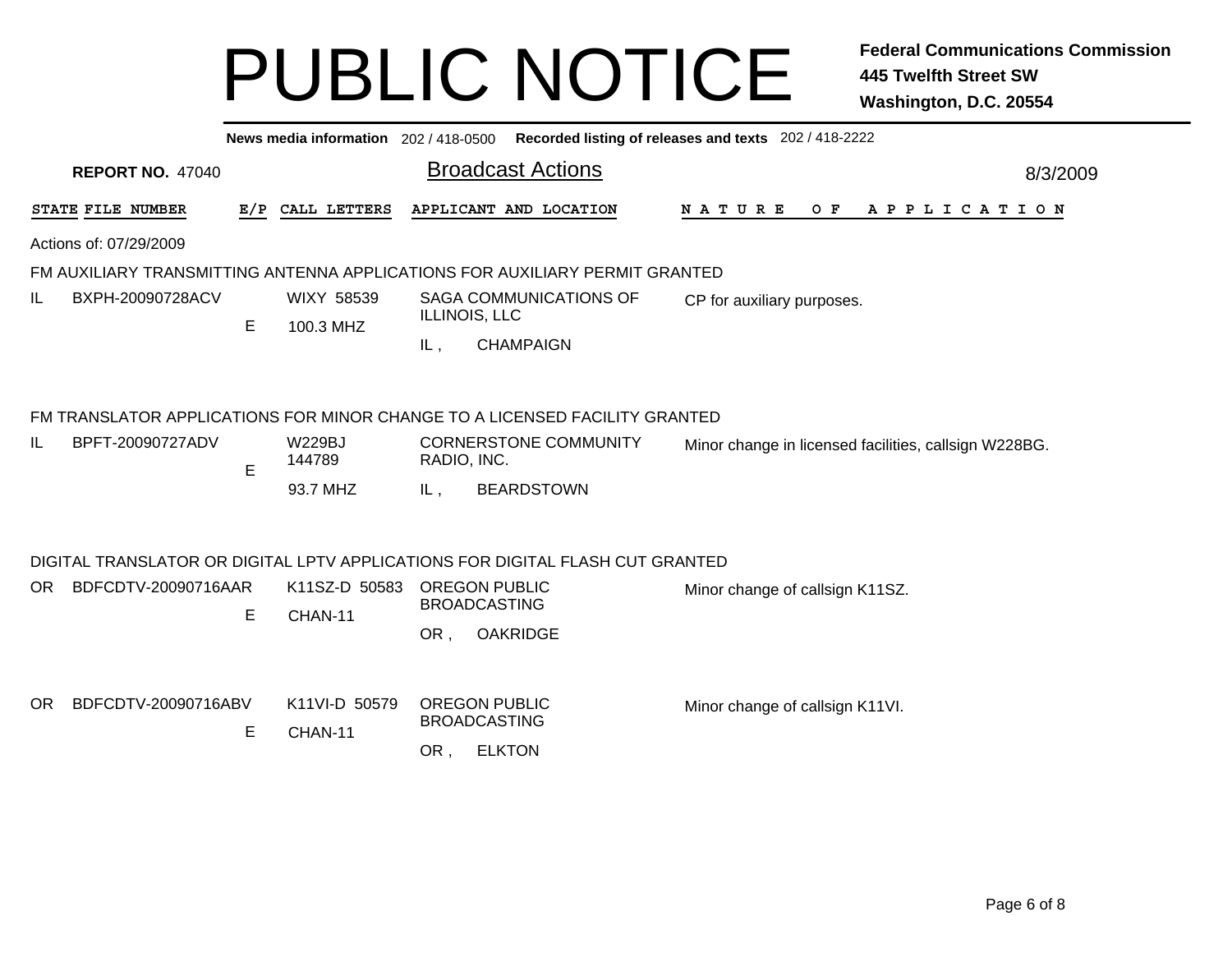|                                                                               |                         |   | News media information 202 / 418-0500 |        |                                            | Recorded listing of releases and texts 202 / 418-2222 |          |  |  |  |  |
|-------------------------------------------------------------------------------|-------------------------|---|---------------------------------------|--------|--------------------------------------------|-------------------------------------------------------|----------|--|--|--|--|
|                                                                               | <b>REPORT NO. 47040</b> |   |                                       |        | <b>Broadcast Actions</b>                   |                                                       | 8/3/2009 |  |  |  |  |
|                                                                               | STATE FILE NUMBER       |   | E/P CALL LETTERS                      |        | APPLICANT AND LOCATION                     | N A T U R E<br>O F<br>A P P L I C A T I O N           |          |  |  |  |  |
|                                                                               | Actions of: 07/29/2009  |   |                                       |        |                                            |                                                       |          |  |  |  |  |
| DIGITAL TRANSLATOR OR DIGITAL LPTV APPLICATIONS FOR DIGITAL FLASH CUT GRANTED |                         |   |                                       |        |                                            |                                                       |          |  |  |  |  |
| WA.                                                                           | BDFCDTV-20090716ACG     |   | KWVC-LD 2500                          |        | APPLE VALLEY TV<br>ASSOCIATION, INC.       | Minor change of callsign KWVC-LP.                     |          |  |  |  |  |
|                                                                               |                         | E | CHAN-8                                | WA,    | MALAGA, ETC.                               |                                                       |          |  |  |  |  |
|                                                                               |                         |   |                                       |        |                                            |                                                       |          |  |  |  |  |
| ID                                                                            | BDFCDTT-20090716ACR     | E | K21HH-D<br>62460                      | #1     | FRANKLIN COUNTY TV DISTRICT                | Minor change of callsign K21HH.                       |          |  |  |  |  |
|                                                                               |                         |   | CHAN-21                               | ID,    | <b>PRESTON</b>                             |                                                       |          |  |  |  |  |
|                                                                               |                         |   |                                       |        |                                            |                                                       |          |  |  |  |  |
| FL                                                                            | BDFCDTL-20090717AAQ     | E | W50CO-D<br>24569                      |        | THREE ANGELS BROADCASTING<br>NETWORK, INC. | Minor change of callsign W50CO.                       |          |  |  |  |  |
|                                                                               |                         |   | CHAN-50                               | FL,    | <b>JACKSONVILLE</b>                        |                                                       |          |  |  |  |  |
|                                                                               |                         |   |                                       |        |                                            |                                                       |          |  |  |  |  |
| TX                                                                            | BDFCDTT-20090717ADM     |   | K44AK-D 14639                         |        | <b>CRUZE ELECTRONICS</b>                   | Minor change of callsign K44AK.                       |          |  |  |  |  |
|                                                                               |                         | E | CHAN-44                               | $TX$ , | MEMPHIS, ETC.                              |                                                       |          |  |  |  |  |
|                                                                               |                         |   |                                       |        |                                            |                                                       |          |  |  |  |  |
| ТX                                                                            | BDFCDTT-20090717ADN     |   | K36CA-D                               |        | <b>CRUZE ELECTRONICS</b>                   | Minor change of callsign K36CA.                       |          |  |  |  |  |
|                                                                               |                         | E | 14638                                 | TX,    | <b>MEMPHIS</b>                             |                                                       |          |  |  |  |  |
|                                                                               |                         |   | CHAN-36                               |        |                                            |                                                       |          |  |  |  |  |